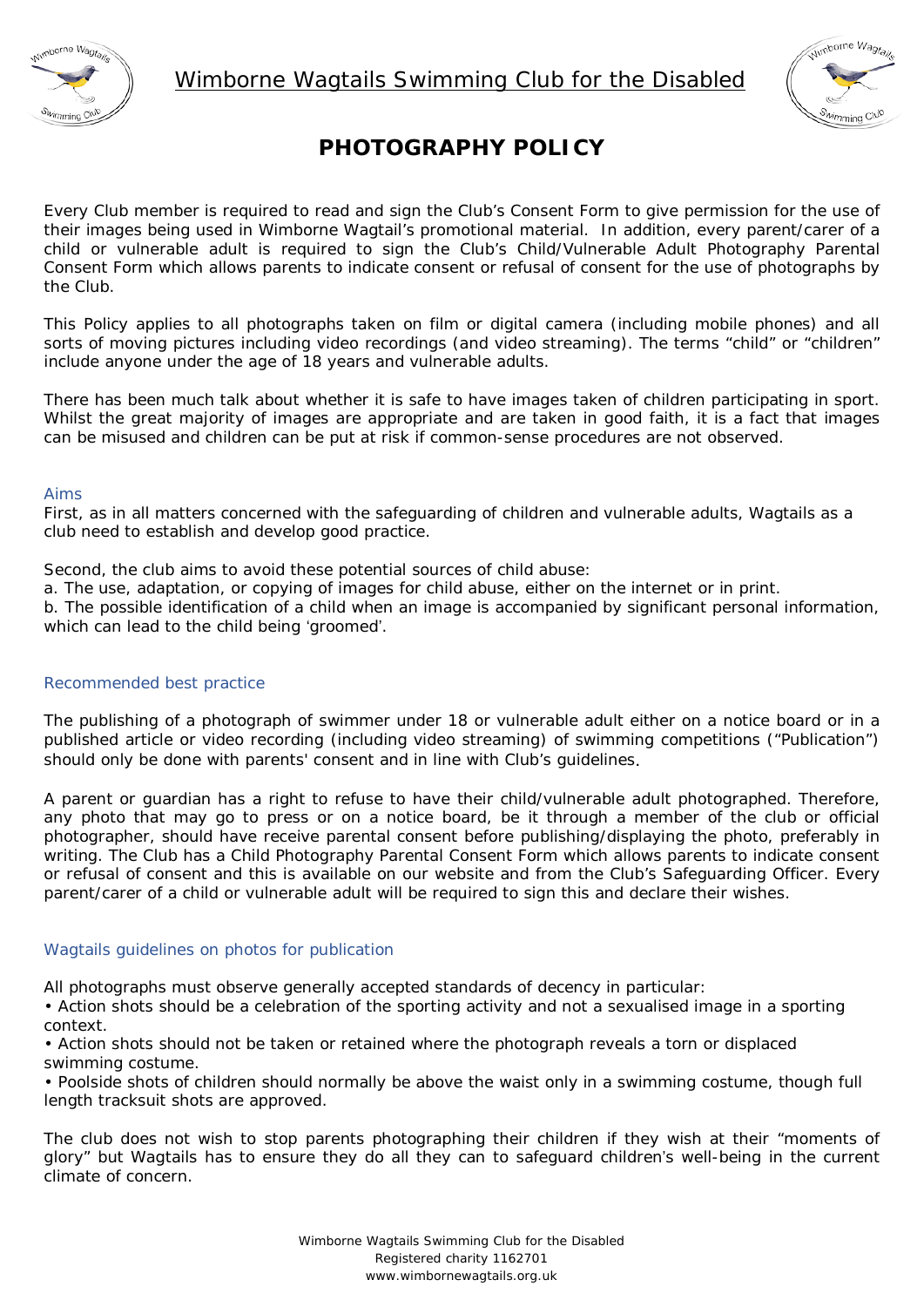## Wagtails photographer

Currently the Club does not have an official photographer.

The aim of each official photographer should be to help celebrate and promote swimming. When taking an image they should be asked to:

- Focus on the activity rather than the individual child.
- Include groups of children rather than individuals if possible.
- Ensure all those featured are appropriately dressed.
- Ensure all photographs are stored appropriately in line with data protection.

## Policy on videoing children during Club sessions

Assuming a video is taken then the written consent is required from the parents of the children with an invitation to the parents to attend the videoing and subsequently view the video. Any concern, and the videoing should cease and the video not used. After videoing, unless it can be justified as to why the video is to be kept the video should be destroyed once it has served its purpose. Additionally, the videoer should be extremely careful in the content of the video.

## Storage of photographic images

Photographs taken by the Wagtails photographer will be removed from photographic device storage and uploaded to the clubs secure cloud storage file. This file is password protected. All photographs stored will be for club promotional use and consent will have been given to take the photograph, use the photograph (on website for example) and to store the photograph.

Every year club Trustees will overview photographs being stored and delete all obsolete images (exmembers of the club, unwanted images) and check consent forms are up to date.

No personal data will be stored with the images at anytime.

## Mobile phones

Mobile phones should be registered as a camera if it has that facility in line with our policy on cameras. All clubs need to make its members aware that while the Club does not support the banning of phones, as children need them to keep in touch with parents, particularly in emergencies, they support a requirement that manufacturers ensure they add a "noticeable sound" that it is audible if a phone camera is used. In the meantime clubs should remind members that any photos taken should fall within our guidelines and that if mobile phones are taken into changing rooms, the facility to take photos must not be used.

## Policy for the naming of children/vulnerable adults on the Wagtails website

It is recommended that individualised photographs should not be kept on a Club's website and certainly not with identifying names as this could lead to a child being approached and placed in a vulnerable position. The same applies to a Club's printed materials. Where the child's parent or carer provides specific written consent to the club publishing photographs then photographs can then be used but the child's full name will never be used. Wagtails has a Child Photography Parental Consent Form which allows parents to indicate consent or refusal of consent and this is available on our website and from the Club's Safeguarding Officer. Every parent/carer of a child or vulnerable adult will be required to sign this and declare their wishes. This consent may be withdrawn at any time and Wagtails will take all reasonable steps to respect the wishes of the parent/carer.

## Policy on taking and using photos

- No photographers will have unsupervised access to children/vulnerable adults.
- No photography sessions will take place outside the event or at a child's home.
- Children/vulnerable adult should always be consulted about the use of their photograph.